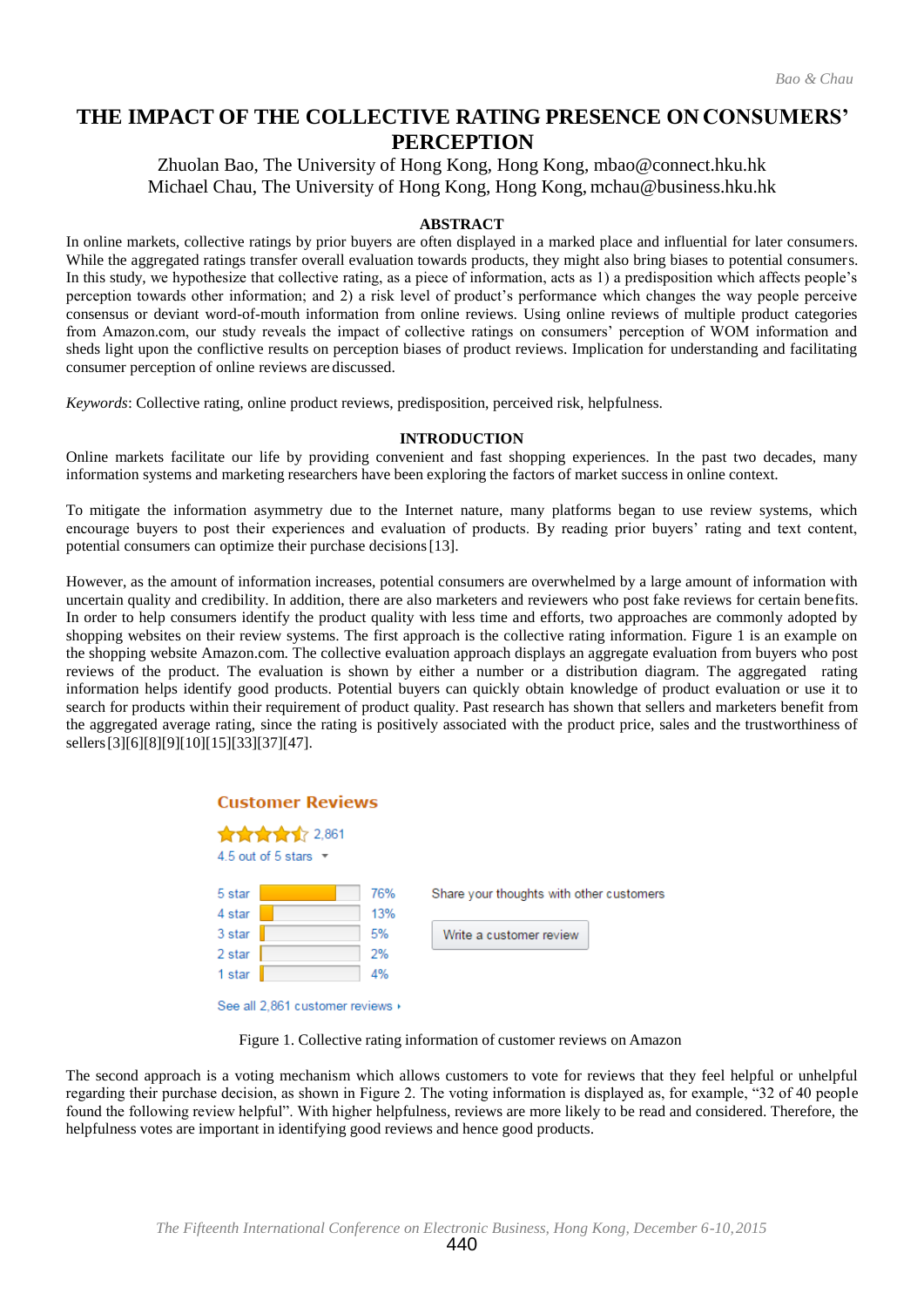

Figure 2. Voting mechanism of online reviews

A number of studies focus on how people perceive review information. Early research explored that review helpfulness could be determined by reviews' observable features and reviewers' characteristics, such as review age, review length, and reviewer's expertise [11][31][34][41]. Also, content analyses have been applied by scholars to investigate review helpfulness, suggesting that more readable, subjective, and emotional reviews tend to be perceived more helpful [7][29][45][46].

Although past work has studied collective ratings functions and helpfulness voting behaviors intensively, there is limited study of their connections when the two approaches both facilitate consumers in identifying good products. A motivating scenario is: when a customer considers buying a particular product, she might first refer to the product average rating for an impression of the product, and then she would read and vote for reviews posted by prior buyers. An intuitive following question would be: will the impression of collective rating influence the perception of review content?

Our study focuses on the interaction effect of collective ratings and helpfulness voting mechanism. We ask the following research questions: Will the presence of the product collective rating introduce biases or change the way people perceive wordof-mouth information? We address this question by presenting a framework to examine the multiple roles of collective ratings, and then applying this framework to the perception of reviewhelpfulness.

Our work adds to an increasing number of studies exploring the helpfulness perceptions of online reviews. Instead of studying how people vote for reviews with different review features, we expand our focus to a broader perspective of information flow in the online review settings. We argue that the collective ratings, directly and indirectly, affect the way people perceive review helpfulness. Our findings also give explanations to the inconsistent findings of helpfulness perception biases.

# **THEORY BACKGROUND ANDHYPOTHESES**

According to Mudambi et al. [34], online review is defined as peer-generated product evaluation posted on company or third party websites and helpful online reviews are those facilitate consumers purchase decisions. Buyers and sellers can both benefit from helpful online reviews. For buyers, obviously, review helpfulness helps reduce their search costs. For marketers, they could obtain a strategic advantage in consumer attention by identifying and displaying helpful reviews [11][46].

In studying the consumers' perception towards word-of-mouth information, we make use of review helpfulness for the following reasons. First, in online review context, review helpfulness is consistently defined as a reflection of the diagnosticity value of a review [25][34]. Diagnosticity perception displays a diverse and integrated consumer perception. Hoch et al. [23] define perceived diagnosticity as the extent to which it helps the consumer assign a product to one (and only one) cognitive category. Jiang et al. [26] bring the definition into online context and used it to represent consumers' cognitive belief that a website facilitates their product understanding. In this study, we are interested in the overall perception of word-of-mouth information, which might include various dimensions, such as credibility, importance, relevance, informativeness, accuracy and so on. Review helpfulness, as an integrated reflection, fits our purpose of the study.

Second, in the domain of information processing, review information is processed in multiple stages. Kuan et al. [29] posit that message evaluation is based on not only the effect of comprehension, but also the impact of attention. While vivid reviews tend to attract readers' attention and are more likely to be voted [35], they are not necessarily more diagnostic than pallid information [22]. To avoid misinterpreting readers' evaluation of review information, they examine the effects of review votes as vividness perception, and the effects of review helpfulness as diagnostic perception. In our study, we share the same emphasis on the comprehension outcome of the review information. Therefore, we follow the extant studies and adopt the overall helpfulness perception as a proxy of review diagnosticity.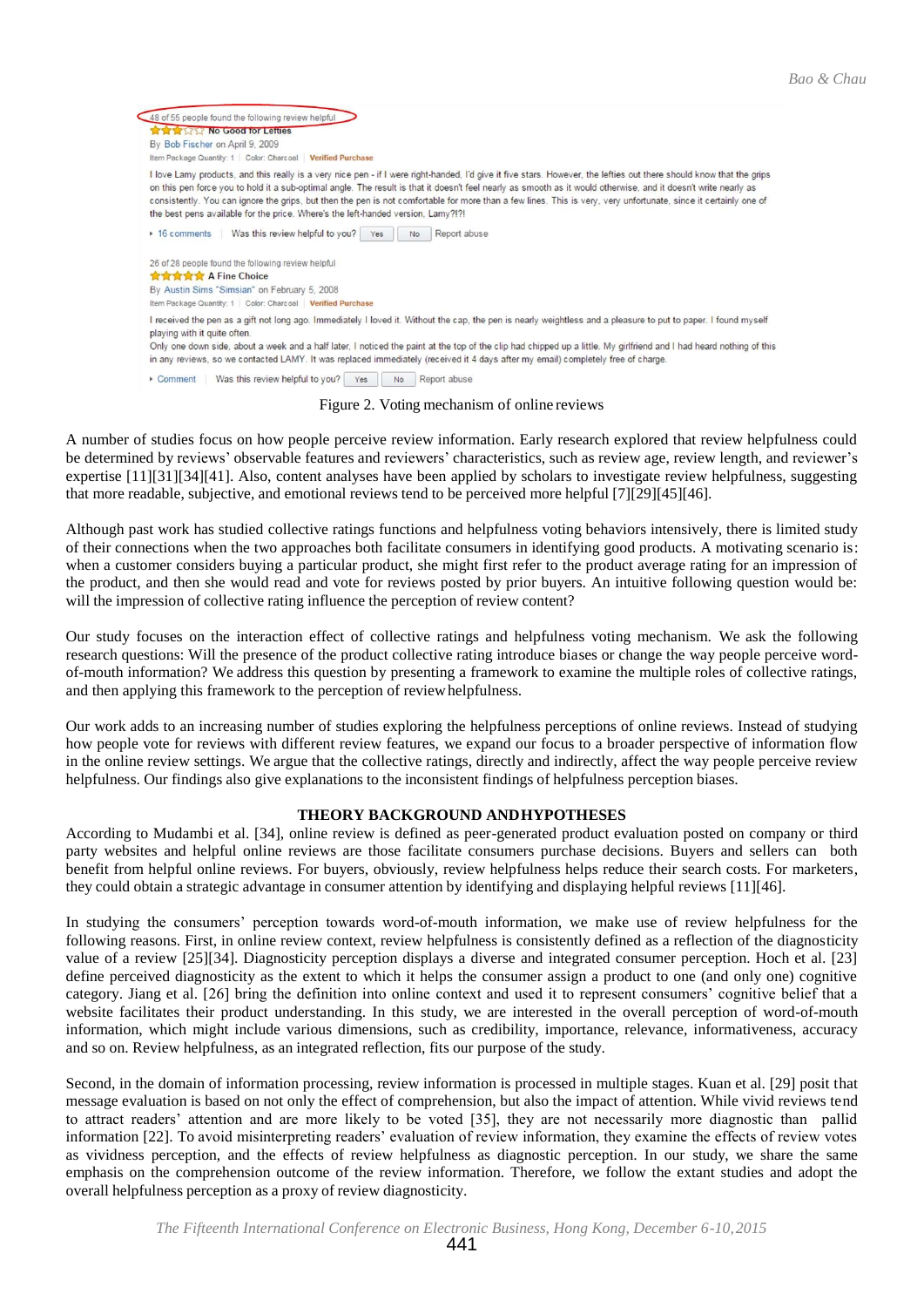One common finding of helpfulness perception is negativity bias, that reviews with negative ratings are more likely to be helpful [7][29][46]. The arguments are based on the consistent evidence of generalized negativity bias in multiple disciplines, for that bad things are rare and revealing [20], and they receive more attention and more thorough processing than good things [5]. Meanwhile, Pan et al. [36] propose an opposite view. They conclude that positive reviews are more helpful than negative ones, because positively-rated reviews are more congruent with consumers' predispositions and more likely to be perceived helpful. However, both of the two biases neglect the role of actual collective product ratings that the readers are disposed, as the collective information can introduce prior beliefs to readers about the products.

# **Prior Belief**

Prior belief, or predisposition towards a product, has the potential to affect a person's judgment of WOM information in assessment process [1][12][44]. From the perspective of covariation assessment, Alloy et al. [1] proposed that when doing evaluation, prior expectation and currently available information contribute and interact in the assessment process. They suggest that the stronger the individuals' prior beliefs, the more the feelings will dominate the interpretation and use of information. Wilson et al. [44] found that no matter the predisposition was newly established or well-founded, the results are the same.

We define consensus information as information consistent to the prior beliefs and deviant information as one that contradicts the prior beliefs. Levin et al. [30] applied intuitive statistics paradigm and concluded that subjects will discount deviant information in making an inference from a sample to a population when they recognize such information to be unrepresentative of the population. Crocker [12] also provided ideas from the covariation processing perspective. Although deviant information can be processed at a deeper level and easier to recall, but if the incongruence can be explained so that it makes sense in the context of the other information, then it is no longer incongruent or the incongruence is qualified and limited [12]. In this way, the deviant information is likely to be recalled but with little influence on assessment process. Hoch et al. [23] explained the impact of predisposition from another angle. They held the opinion that prior impressions are persistent and hard to be changed by other information, even by a contradicted information, because 1) any ambiguous information is interpreted as consistent to expectancies, 2) any consistent information to expectancies increases confidence to expectancies, and 3) any inconsistent information is discounted or ignored [22][23]. In online shopping websites, consumers normally confront various products they may or may not have heard of. Since collective rating information can always provide prior beliefs about the products, consumers' receptivity to WOM information can be determined by the "fit" with the predispositions. Hence, collective rating will directly influence the helpfulness perception so that consensus information will be more favored than deviant information. Therefore, we hypothesize that,

Hypothesis 1. A review whose rating is closer to the prior collective rating is more likely to be perceived diagnostic.

### **Perceived Performance Risk**

Besides a predisposition, the collective rating in online markets provides the satisfaction perception of the product/service item. Since consumer behavior can be viewed as risk taking [4][27], it is essential for online consumers to reduce the risk level by pre-purchase information acquisition [19].

Extant research has defined six components of perceived risk, namely financial, physical, psychological, performance, social, and time-related risk [43]. The collective evaluation of product given by prior product reviews provides a relatively objective evaluation of the product performance. The higher the evaluation is, the more certainty consumers will perceive upon the item and the less the performance risk will be. Since performance risk occurs when the product chosen might not perform as desired and thus not deliver the benefits promised [24], interpreting the collective rating as a measure of performance value is consistent with the notion of the perceived risk in business context.

One might wonder the relationship between performance risk and the product uncertainty concept in Dimoka et al. [14]. Product uncertainty is defined as the buyers' difficulty in evaluating the product and predicting how it will perform in the future [14]. In our research, performance risk is different from product uncertainty. A high level of product uncertainty indicates a situation where buyers are more difficult to evaluate the product, while a high performance risk suggests that the product is more likely to have a low quality.

WOM is an important risk reliever for consumers at pre-purchase phase [19][40], but the impact of WOM is different as a function of perceived risk. Arndt [2] showed that comparing to low-risk perceivers, the high-risk perceivers tended to make more efforts to seek word-of-mouth information. The high riskers are more active in various WOM sources, such as starting pre-purchase conversation, listening to comments, requesting more information and so on. Online markets have made the approaches of obtaining WOM information easier, so online consumers are more likely to initiating searching behaviors.

Since product rating implies the risk of the purchase, it is inferred that high product rating presents a low-risk purchase environment, and low product rating invokes high-risk perception. Therefore in our context, we posit that consumers are less open, and less willing to accept various information when evaluating products with low risks, than they are when evaluating products with high risks. To summarize, we hypothesize that,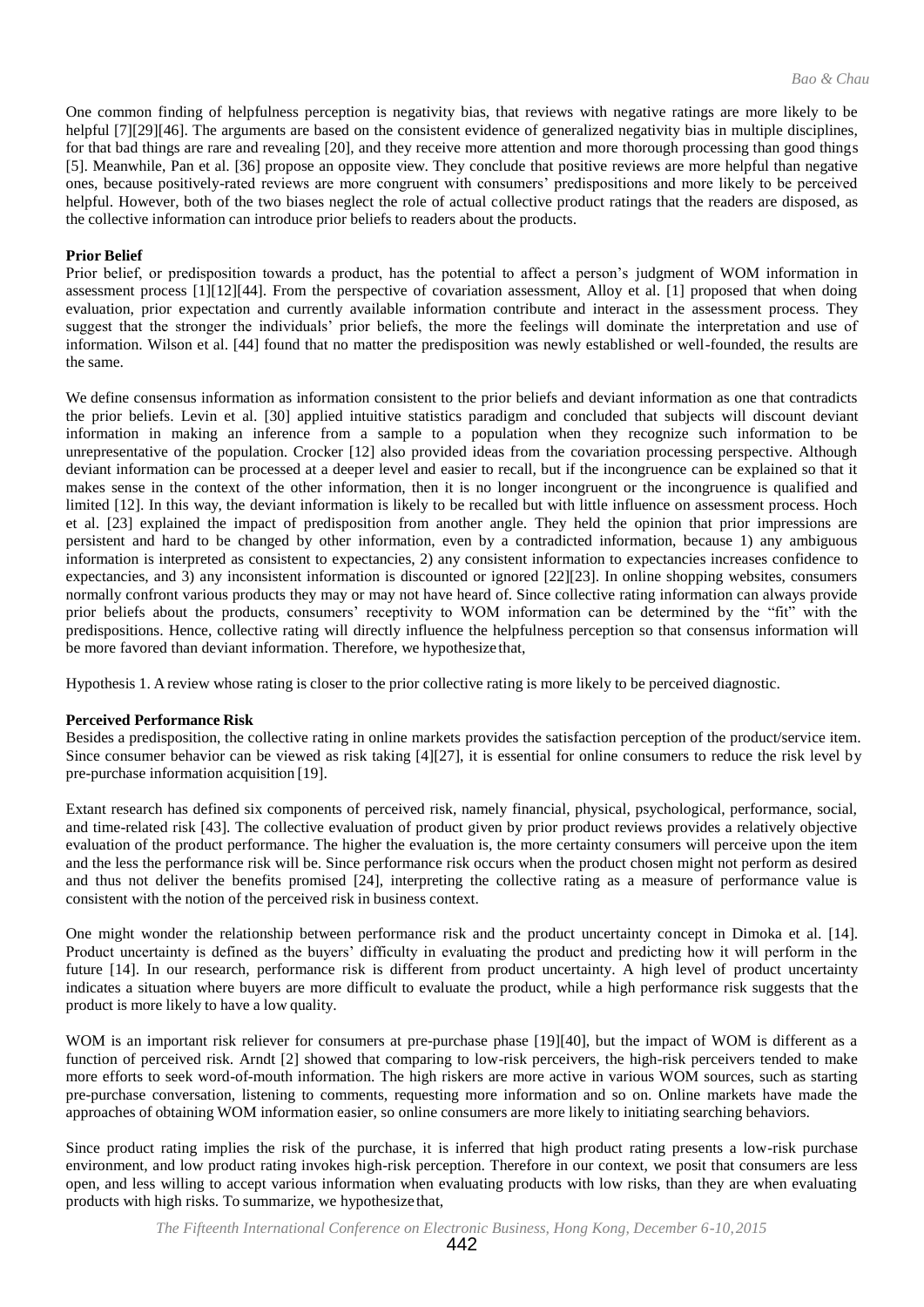Hypothesis 2: The deviant information is perceived more diagnostic for products with high risk, and consensus information is perceived more diagnostic for products with lowrisk.

## **METHODOLOGY**

To test these hypotheses, we conduct an empirical study on a real-world setting ofonline shopping platform.

There are several reasons to choose the Amazon website to test our hypotheses. First, Amazon is one of the biggest online markets all over the world and consistently has the largest number of posted reviews [36]. Many prior studies of online reviews have been conducted on Amazon. Our findings could potentially possess more generalizability as they are produced on the typical and influential online market. Second, previous studies delivered inconsistent results of rating biases by Amazon data. As our research provides alternative views of consumers' shopping behavior, it is better to test our hypotheses by data from the same source.

The data we use were collected by the Stanford Network Analysis Project [\(http://snap.stanford.edu/index.html\)](http://snap.stanford.edu/index.html)) [32]. Seven categories were chosen in our pilot test, including Electronics, Gourmet & Food, Health, Home & Kitchen, Musical Instrument, Sports & Outdoors, and Tools & Home Improvement. We discarded products that were launched before the helpfulness voting mechanism was added, resulting products whose launch time are more than 2,500 days from now to be deleted. Therefore, our pilot dataset contains a sample of 213,934 reviews on 52,022 products. Following is a description table for the data we collected.

| Table 1. Data set description |            |           |                       |  |  |  |  |  |
|-------------------------------|------------|-----------|-----------------------|--|--|--|--|--|
| Category                      | # Products | # Reviews | Avg. #reviews/product |  |  |  |  |  |
| Electronics                   | 7,493      | 33,668    | 4.49                  |  |  |  |  |  |
| Gourmet & Food                | 3,251      | 11,294    | 3.47                  |  |  |  |  |  |
| Health                        | 7,930      | 33,563    | 4.23                  |  |  |  |  |  |
| Home & Kitchen                | 9,421      | 39,188    | 4.16                  |  |  |  |  |  |
| <b>Musical Instrument</b>     | 2,986      | 11,218    | 3.76                  |  |  |  |  |  |
| Sports & Outdoor              | 8.744      | 36,264    | 4.15                  |  |  |  |  |  |
| Tools & Home improvement      | 12,724     | 48,739    | 3.83                  |  |  |  |  |  |
| <b>IN TOTAL</b>               | 52,549     | 213,934   | 4.07                  |  |  |  |  |  |

#### **Measures**

We use review helpfulness as our dependent variable (*Helpfulness*). We measure review helpfulness by the ratio of the helpful votes to the total votes received by a review.

To measure how close the review rating is to the average product rating, we introduce information disparity (InfoDisparity), which is the absolute difference from a review's rating to the average product rating at that time. To measure it, first, we sort the reviews under each product according to their posting time. Second, we calculate the moving average score of the product when each review was posted. Third, the InfoDisparity for each review is calculated. As we explained above, we measure the perceived shopping risk for each product by the overall average rating score of the product (Avg.ProductScore) that the consumers are reviewing.

At the same time, following prior research, we controlled a series of relevant variables on product level and review level. On product level, we use the launched time of product (LaunchTime), price (Price) and the number of reviews under the product (ReviewNum) as control variables. On review level, we use control the elapsed time of review (ElapsedTime) as a proxy of review age, review's word count (WordCount), reviewer's expertise (UserExp), and also some review's textual features.

Past research has found that many textual features of online review could influence the diagnosticity perception, such as readability, subjectivity, certainty and sentiment. We therefore control them in our research by using various content analysis techniques. First, to control for the reviews' readability level (Readability), we calculated the Gunning Fog Index. It estimates the years of formal education needed to understand the text on a first reading [18], and had been used in many online review studies of IS discipline [17][28]. Second, to measure the texts' subjectivity level (Subjectivity), we prepared the subjectivity and objectivity classifiers and calculate the percentage of subjectivity in review content, following the approach of Ghose et al. [16]. Third, we used a dictionary provided by the Linguistic Inquiry and Word Count (LIWC), which was developed by Pennebaker et al. [39] and designed to calculate the degree to which people use different categories of words across a wide array of words. We applied LIWC to calculate the words that appear in categories of certainty (*Certainty*), positive sentiment (*Positive*) and negative sentiment (*Negative*). At last, we used *Uniqueness* to measure the uniqueness words in each review under a particular product item. It was calculated by the percentage of new words that appear in a review and have not been found in the previous reviews for the certain product.

The descriptive statistics of the variables are listed in Tables 2.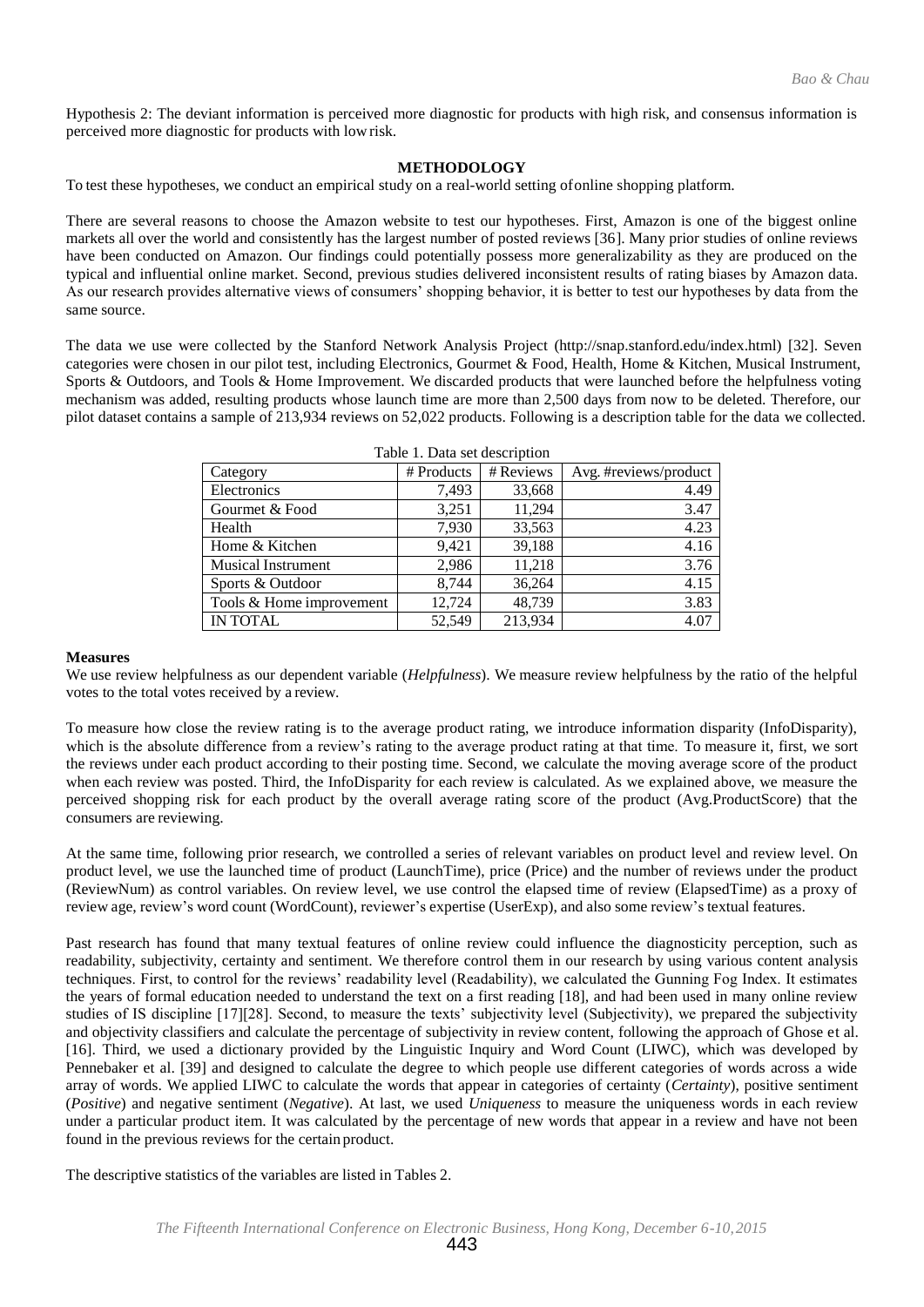| Variable         | Obs     | Mean     | Std.Dev. | Min      | Max    |
|------------------|---------|----------|----------|----------|--------|
| Helpfulness      | 213,934 | 0.36     | 0.46     | $\theta$ | 1      |
| InfoDisparity    | 213,934 | 0.60     | 0.74     | $\theta$ | 3.82   |
| Avg.ProductScore | 213,934 | 4.13     | 0.78     | 1        | 5      |
| Log(UserExp)     | 213,934 | 1.15     | 0.81     | 0.69     | 5.89   |
| Readability      | 213,934 | 10.03    | 4.89     | 0.4      | 433.12 |
| Subjectivity     | 213,934 | 0.89     | 0.19     | $\theta$ | 1      |
| Certainty        | 213,934 | 0.01     | 0.02     | $\theta$ | 0.55   |
| Positive         | 213,934 | 0.05     | 0.04     | $\theta$ | 1.1    |
| Negative         | 213,934 | 0.01     | 0.02     | $\theta$ | 0.97   |
| Uniqueness       | 213,934 | 0.59     | 0.31     | $\Omega$ |        |
| Log(ElapsedTime) | 213,934 | 7.16     | 0.30     | 6.76     | 7.82   |
| Log(WordCount)   | 213,934 | 3.95     | 0.72     | 0.69     | 8.27   |
| LaunchTime       | 213,934 | 1,885.23 | 444.54   | 863      | 2,500  |
| Price            | 213,934 | 40.10    | 72.97    | 0.01     | 999.99 |
| <b>ReviewNum</b> | 213,934 | 52.02    | 180.96   |          | 1414   |

Table 2. Descriptive statistics for all categories

Because there are no observations on the mean and standard deviations of helpfulness unless there is at least one vote, a potential selection bias might exist in our sample [34]. We therefore follow the approach of Kuan et al. [29], using a two-step procedure with a Heckman selection model [21]. Also, it might not be meaningful to calculate the mean and standard deviation of helpfulness percentage when there is only one vote for the review. So we also examine the robustness of results using different minimum numbers of votes to estimate review helpfulness.

The models that we estimate are asfollows.

Voting<sub>k</sub> =  $\alpha_1$  \* Avg.ProductScore +  $\alpha_2$  \* Avg.ProductScore \* InfoDisparity +  $\alpha_3$  \* InfoDisparity +  $\alpha_4$  \* Log(UserExp) +  $\alpha_5$  \* Readability +  $\alpha_6$  \* Subjectivity +  $\alpha_7$  \* Certainty +  $\alpha_8$  \* Positive +  $\alpha_9$  \* Negative+  $\alpha_{10}$  \* Uniqueness +  $\alpha_{11}$  \* Log(ElapsedTime) +  $\alpha_{12}$  \* Log(WordCount) +  $\alpha_{13}$  \* LaunchTime +  $\alpha_{14}$  \* Price +  $\alpha_{15}$  \* ReviewNum +  $\mu$  (1)

Helpfulness | (Voting  $\ge k$ ) =  $\beta_1$  \* Avg.ProductScore +  $\beta_2$  \* Avg.ProductScore \* InfoDisparity +  $\beta_3$  \* InfoDisparity +  $\beta_4$  \* Log(UserExp) +  $\beta_5$  \* Readability +  $\beta_6$  \* Subjectivity +  $\beta_7$  \* Certainty +  $\beta_8$  \* Positive +  $\beta_9$  \* Negative +  $\beta_{10}$  \* Uniqueness +  $\beta_{11}$  \* Log(ElapsedTime) +  $\beta_{12}$  \* Log(WordCount) +  $\beta_{13}$  \* LaunchTime +  $\beta_{14}$  \* Price +  $\beta_{15}$  \* ReviewNum +  $\xi$  +  $\lambda(\cdot)$  (2)

## **POTENTIAL CONTRIBUTION & CONCLUSION**

The purpose of this research is to discover whether the presence of the product collective rating introduces biases or change the way people perceive information. We extend our knowledge of collective ratings from new perspectives – forming predisposition and risk perception of each product. We suggest that 1) review's collective rating has a direct predisposition effect on consumers' perception towards detailed review information, and 2) the collective information indirectly influences the helpfulness perception behavior of online consumers as its appearance portrays the risk level of product performance.

### **Theoretical & Practical Implications**

A main contribution of our study is to extend the current research of reviews helpfulness perception. We start from the perspective of collective rating information. Instead of proving positivity bias [36] and negativity bias [29][42], our results will provide evidence that predisposition influences review feedback perception, resulting that the consensus information is more likely to be favored. Since the two biases have received substantial discussion over the past decade, our work on the collective rating intends to supplement their research findings and help reconcile and explain the inconsistency.

The present research will also contribute to the knowledge of consumer perception towards word-of-mouth information. We suggest that, first, potential consumers tend to follow the collective evaluation before they make purchase decision. Second, our research will extend the role of perceived risk on adoption behavior of information technologies [38]. We propose that under a risky shopping situation, consumers are less willing to take words of consensus information and more acceptable to various types of information.

Additionally, our research will shed light upon online marketing practices. With the direct and indirect effects of collective evaluation, marketers or executives should think about how to apply them on their product pages. As lower ratings' presence can suffer from both direct and indirect effects of collective rating, sellers should think of ways to minimize the disadvantages. Instead of offering aggregated information of rating, it is worth trying to separate the one rating into several dimensions, such as ratings on product appearance, duration, sellers' service, package delivery and so on. Moreover, in order to make the most use of positive WOM, marketers or sellers should provide more security or safety cues to reduce the risk perception of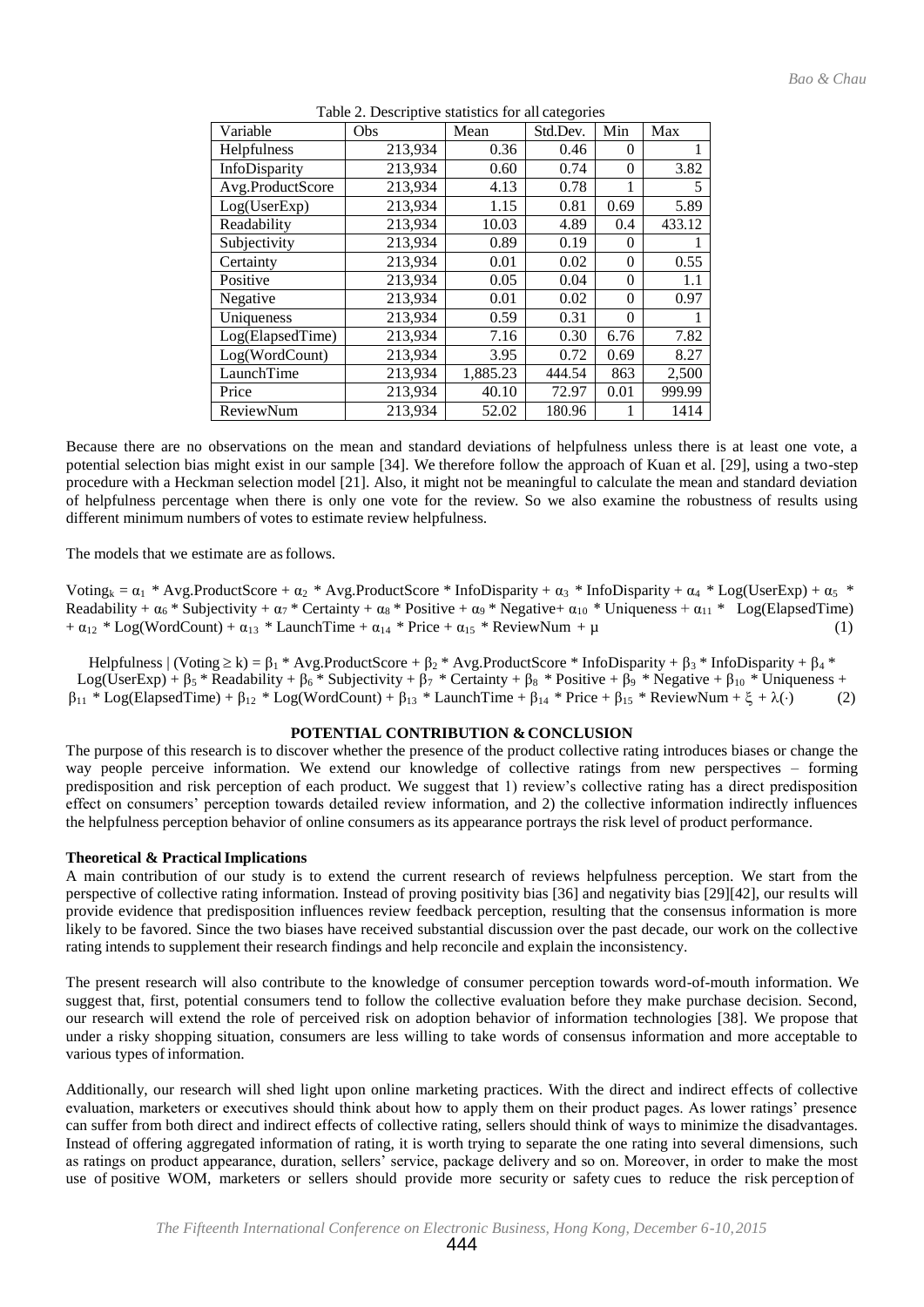potential consumers.

#### **Limitation & FutureWork**

The emphasis of the present research is limited to the helpfulness perception of online consumers. However, future work could extend our idea on the adoption behaviors and the economic benefits of consensus or deviant WOM information. Also, in this study, we examine the moderation effect of performance risk on the relationship between WOM information and consumers' perception. We acknowledge that other risk dimensions are left uninvestigated. Future research may address the problem by other risk facets and explore their impact on the consumers' perception or behaviors towards information. In order to further generalize our idea, future research could also use multiple methodologies or apply to other contexts to investigate the idea of present study.

#### **REFERENCES**

- [1] Alloy, L.B. & Tabachnik, N. (1984) 'Assessment of covariation by humans and animals: the joint influence of prior expectations and current situational information', *Psychological review*, Vol. 91, No. 1, pp. 112.
- [2] Arndt, J. (1967) 'Role of product-related conversations in the diffusion of a new product', *Journal of marketing Research*), pp. 291-295.
- [3] Ba, S. & Pavlou, P.A. (2002) 'Evidence of the effect of trust building technology in electronic markets: Price premiums and buyer behavior', *MIS quarterly*, pp. 243-268.
- [4] Bauer, R.A. (1960) 'Consumer behavior as risk taking', *Dynamic marketing for a changing world,* pp. 398.
- [5] Baumeister, R.F., Bratslavsky, E., Finkenauer, C., & Vohs, K.D. (2001) 'Bad is stronger than good', *Review of general psychology*, Vol. 5, No. 4, pp. 323.
- [6] Berger, J., Sorensen, A.T. & Rasmussen, S.J. (2010) 'Positive effects of negative publicity: When negative reviews increase sales', *Marketing Science*, Vol. 29, No. 5, pp. 815-827.
- [7] Cao, Q., Duan, W. & Gan, Q. (2011) 'Exploring determinants of voting for the 'helpfulness' of online user reviews: A text mining approach', *Decision Support Systems*, Vol. 50, No. 2, pp. 511-521.
- [8] Chen, Z. & Lurie, N.H. (2013) 'Temporal contiguity and negativity bias in the impact of online word of mouth', *Journal of Marketing Research* , Vol. 50, No. 4, pp. 463-476.
- [9] Chevalier, J.A. & Mayzlin, D. (2006) 'The effect of word of mouth on sales: Online book reviews', *Journal of marketing research*, Vol. 43, No. 3, pp. 345-354.
- [10] Clemons, E.K., Gao, G.G., & Hitt, L.M. (2006) 'When online reviews meet hyperdifferentiation: A study of the craft beer industry', *Journal of Management Information Systems*, Vol. 23, No. 2, pp. 149-171.
- [11] Connors, L., Mudambi, S.M. & Schuff, D. (2011) 'Is it the review or the reviewer? A multi-method approach to determine the antecedents of online review helpfulness', *System Sciences (HICSS), 2011 44th Hawaii International Conference on*, IEEE2011, pp. 1-10.
- [12] Crocker, J. (1981) 'Judgment of covariation by social perceivers', *Psychological Bulletin*, Vol. 90, No. 2, pp. 272.
- [13] Dellarocas, C. (2003) 'The digitization of word of mouth: Promise and challenges of online feedback mechanisms', *Management science*, Vol. 49, No. 10, pp. 1407-1424.
- [14] Dimoka, A., Hong, Y. & Pavlou, P.A. (2012) 'On product uncertainty in online markets: Theory and evidence', *MIS Quarterly,* Vol.36.
- [15] Duan, W., Gu, B. & Whinston, A.B. (2008) 'Do online reviews matter?—An empirical investigation of panel data', *Decision Support Systems*, Vol. 45, No. 4, pp. 1007-1016.
- [16] Ghose, A., & Ipeirotis, P.G. (2007) 'Designing novel review ranking systems: predicting the usefulness and impact of reviews', *Proceedings of the ninth international conference on Electronic commerce*, ACM2007, pp. 303-310.
- [17] Goes, P.B., Lin, M. & Yeung, C.-m.A. (2014) "Popularity effect' in user-generated content: Evidence from online product reviews', *Information SystemsResearch*.
- [18] Gunning, R. (1969) 'The fog index after twenty years', *Journal of Business Communication*, Vol. 6, No. 2, pp. 3-13.
- [19] Ha, H.Y. (2002) 'The effects of consumer risk perception on pre-purchase information in online auctions: brand, word- of ‐ mouth, and customized information', *Journal of Computer*‐ *Mediated Communication*, Vol. 8, No. 1, pp.0-0.
- [20] Hamilton, D.L. & Huffman, L.J. (1971) 'Generality of impression-formation processes for evaluative and nonevaluative judgments', *Journal of Personality and Social Psychology*, Vol. 20, No. 2, pp. 200.
- [21] Heckman, J.J. (1979) 'Sample selection bias as a specification error', *Econometrica: Journal of the econometric society*, pp. 153-161.
- [22] Herr, P.M., Kardes, F.R. & Kim, J. (1991) 'Effects of word-of-mouth and product-attribute information on persuasion: An accessibility-diagnosticity perspective', *Journal of consumer research*, pp. 454-462.
- [23] Hoch, S.J. & Deighton, J. (1989) 'Managing what consumers learn from experience', *The Journal of Marketing*, pp. 1-20.
- [24] Horton, R.L. (1976) 'The structure of perceived risk: Some further progress', *Journal of the Academy of Marketing Science*, Vol. 4, No. 4, pp. 694-706.
- [25] Huang, L., Tan, C.-H., Ke, W. & Wei, K.-K. (2013) 'Comprehension and assessment of product reviews: A reviewproduct congruity proposition', *Journal of Management Information Systems*, Vol. 30, No. 3, pp.311-343.
- [26] Jiang, Z. & Benbasat, I. (2004) 'Virtual product experience: Effects of visual and functional control of products on